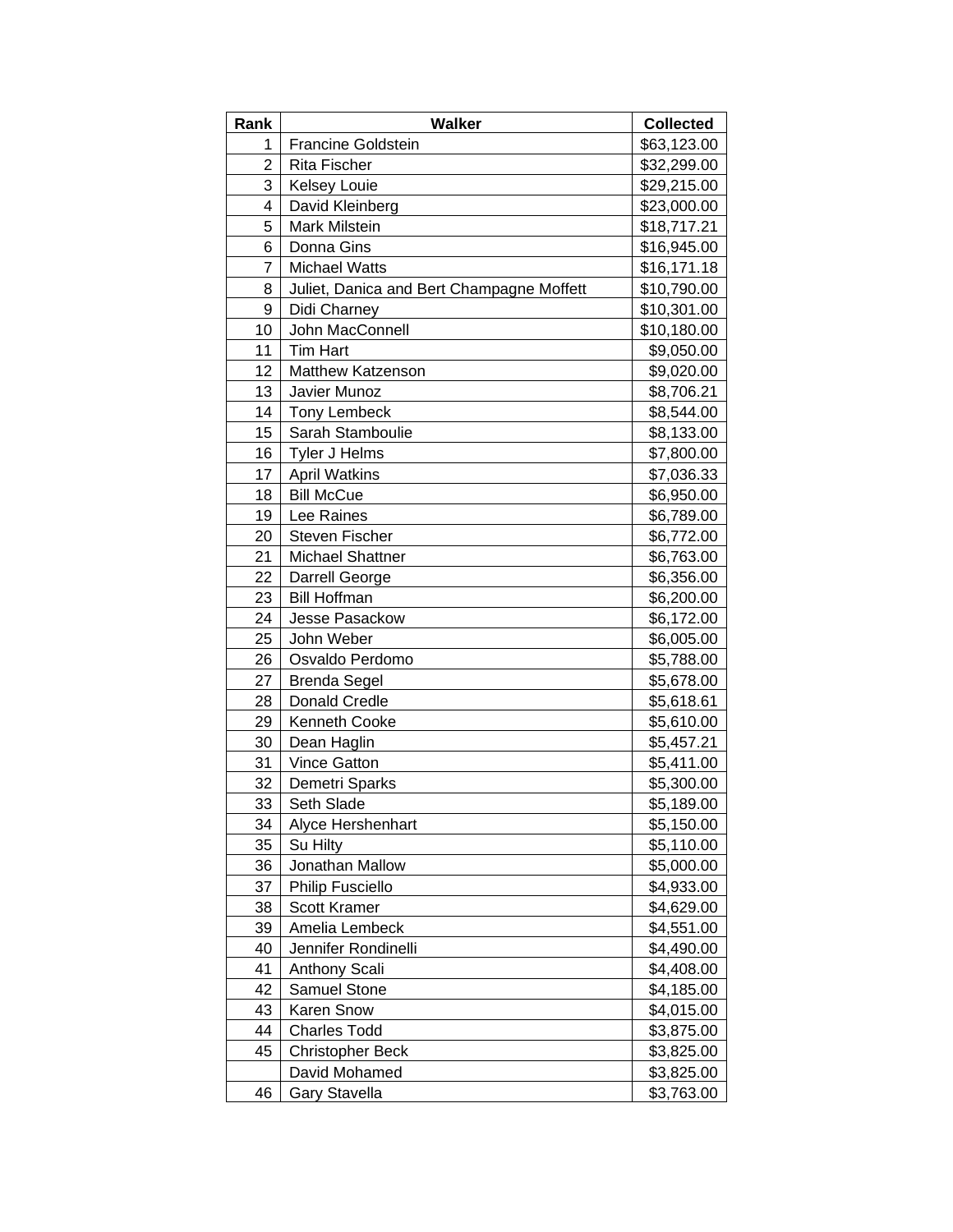| 47 | <b>Alfred DiRaffaele</b> | \$3,700.00 |
|----|--------------------------|------------|
| 48 | Deanna Wallach           | \$3,587.00 |
| 49 | Ed Fogarty               | \$3,425.00 |
| 50 | <b>Bruce Moskovitz</b>   | \$3,376.00 |
| 51 | Duncan Logan             | \$3,375.00 |
| 52 | Rey Llena                | \$3,300.00 |
| 53 | <b>Candy Samples</b>     | \$3,200.00 |
| 54 | Lana Cato-Inniss         | \$3,185.00 |
| 55 | Marie McCullough         | \$3,149.00 |
| 56 | Craig Mait               | \$3,147.00 |
| 57 | David Boger              | \$3,125.00 |
| 58 | Lizette Munoz            | \$3,055.00 |
| 59 | Larry Stuckey II         | \$3,000.00 |
| 60 | Gregg Winkelman          | \$2,855.00 |
| 61 | <b>Ted Caine</b>         | \$2,845.00 |
| 62 | Edwina Phox              | \$2,825.00 |
| 63 | <b>Robert Meksin</b>     | \$2,806.00 |
| 64 | <b>Edyth Alexander</b>   | \$2,780.00 |
| 65 | Alain Montour            | \$2,750.00 |
| 66 | Nicholas Wuehrmann       | \$2,750.00 |
| 67 | Alexandra Swoope         | \$2,685.00 |
| 68 | Russ Jones               | \$2,675.00 |
| 69 | Dave Harper              | \$2,651.00 |
| 70 | Linda Goldstein          | \$2,650.00 |
| 71 | Jeff Bosacki             | \$2,640.00 |
| 72 | LaMont Lambert           | \$2,625.00 |
| 73 | Matt Bowen               | \$2,573.00 |
| 74 | <b>Christian Mathew</b>  | \$2,565.00 |
| 75 | Ben Maddox               | \$2,550.00 |
| 76 | Jason Cianciotto         | \$2,530.00 |
| 77 | <b>Gregory Leibert</b>   | \$2,525.00 |
| 78 | Liz Gilchrist            | \$2,495.00 |
| 79 | Ada Castillo-Leon        | \$2,465.00 |
| 80 | Diederik Koenders        | \$2,450.00 |
| 81 | John Colon               | \$2,372.00 |
| 82 | Seema Gulati             | \$2,365.00 |
| 83 | David Krasner            | \$2,350.00 |
| 84 | <b>Andrew Tallis</b>     | \$2,345.00 |
| 85 | <b>Jody Laufer</b>       | \$2,333.00 |
| 86 | Rhonda Harris            | \$2,315.00 |
| 87 | Caroline Kennedy         | \$2,260.00 |
| 88 | Carla Silverman          | \$2,258.00 |
| 89 | Peter Thoresen           | \$2,225.00 |
| 90 | Alexandra Cortese        | \$2,220.00 |
|    | Michael Kerr             | \$2,200.00 |
| 91 | Alia Tyner               | \$2,200.00 |
| 92 | Josina Reaves            | \$2,180.00 |
| 93 | <b>Allan Gruet</b>       | \$2,175.00 |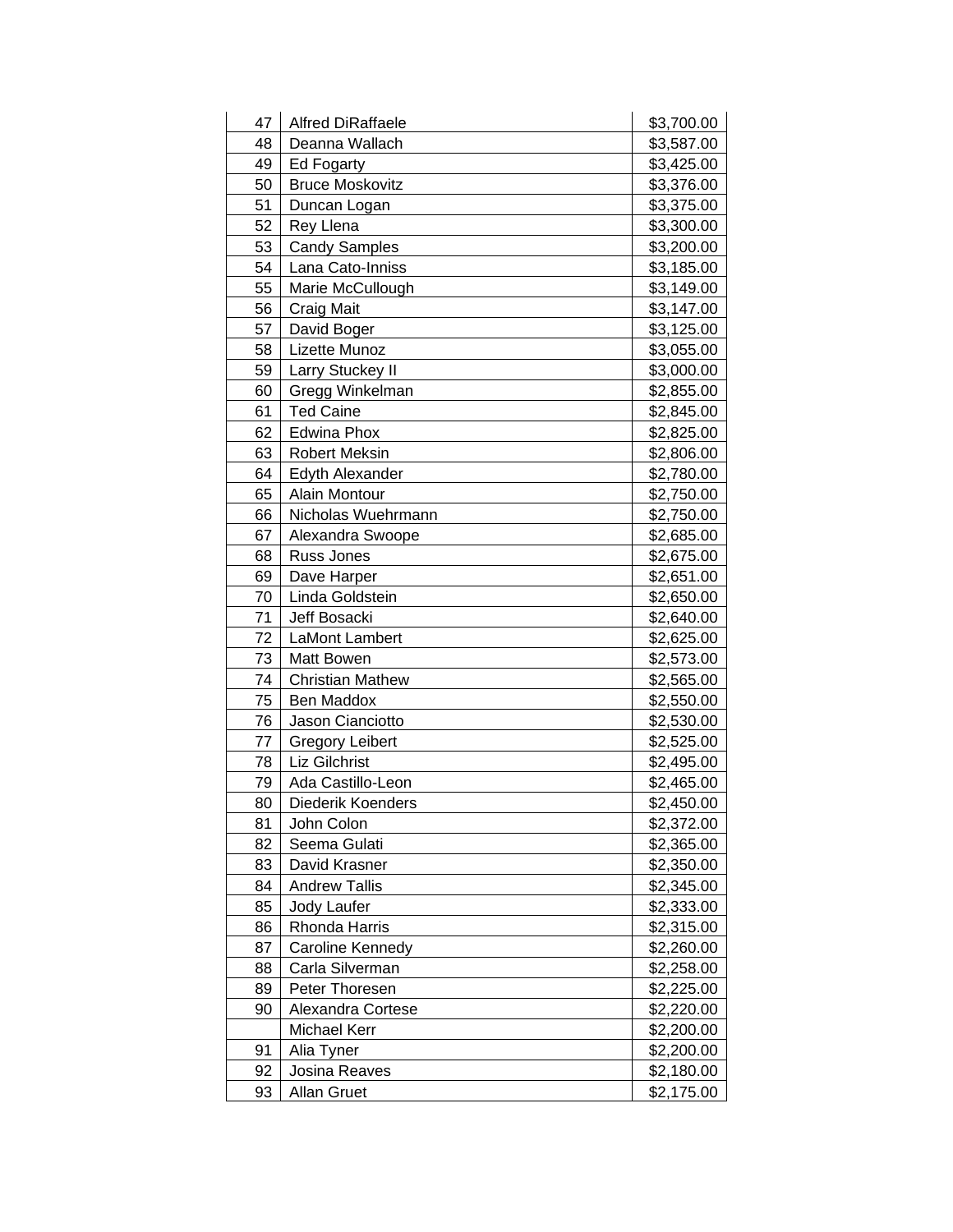| 94  | Grace Holihen                | \$2,160.00 |
|-----|------------------------------|------------|
| 95  | Christopher Reimensnyder     | \$2,153.00 |
| 96  | Aileen Roginski              | \$2,150.00 |
| 97  | <b>Kelly Bristol</b>         | \$2,147.00 |
| 98  | Thomas Volpicella            | \$2,145.00 |
| 99  | John Serra                   | \$2,121.00 |
| 100 | Susan Dubrovich              | \$2,100.00 |
| 101 | <b>Brent Nicholson-Earle</b> | \$2,065.00 |
| 102 | Kathy Ahearn-O'Brien         | \$2,051.00 |
| 103 | Abby Buchmeyer               | \$2,050.00 |
| 104 | Adam Shea                    | \$2,000.00 |
|     | <b>Gary Strand</b>           | \$2,000.00 |
| 105 | Roger Feffer                 | \$1,961.00 |
| 106 | Mike Hot-Pence               | \$1,960.00 |
| 107 | Krishna Stone                | \$1,910.00 |
| 108 | Joseph Nardi                 | \$1,885.00 |
| 109 | Kishani Moreno               | \$1,874.50 |
| 110 | <b>Randy Swisher</b>         | \$1,775.00 |
| 111 | <b>Jeff Nichols</b>          | \$1,750.00 |
|     | Vishal Trivedi               | \$1,750.00 |
| 112 | <b>FrankLee Williams</b>     | \$1,725.00 |
| 113 | Imtiaz Waldin                | \$1,695.00 |
| 114 | Luis Enrique Riera           | \$1,650.00 |
| 115 | <b>Robb Collins</b>          | \$1,625.00 |
|     | David Hilder                 | \$1,625.00 |
| 116 | Deborah Hughes               | \$1,620.00 |
|     | <b>Teresa Savino</b>         | \$1,620.00 |
| 117 | Astoria Music                | \$1,614.00 |
| 118 | Chris Chin                   | \$1,600.00 |
|     | Paul Donahue                 | \$1,600.00 |
| 119 | Abi Fenelon                  | \$1,565.00 |
|     | <b>Ardes Quinn</b>           | \$1,565.00 |
| 120 | Kristi Forbes                | \$1,560.00 |
| 121 | <b>Tamar Owens</b>           | \$1,559.00 |
| 122 | Jeff Santilli                | \$1,555.00 |
| 123 | Amy Loewenberg               | \$1,548.00 |
| 124 | Jose Torres                  | \$1,540.00 |
| 125 | <b>Ted Ackerman</b>          | \$1,500.00 |
|     | Henry Webb                   | \$1,500.00 |
| 126 | Aaron Goldberg               | \$1,475.00 |
|     | Donna Pine                   | \$1,475.00 |
| 127 | Shep Wahnon                  | \$1,461.00 |
| 128 | Stephen Bronski              | \$1,450.00 |
|     | Josh Hanna                   | \$1,450.00 |
| 129 | Paul Rossi                   | \$1,425.00 |
| 130 | <b>Tracie Saunders</b>       | \$1,415.00 |
| 131 | Angelo Trinidad              | \$1,393.46 |
| 132 | Paul Spencer                 | \$1,390.00 |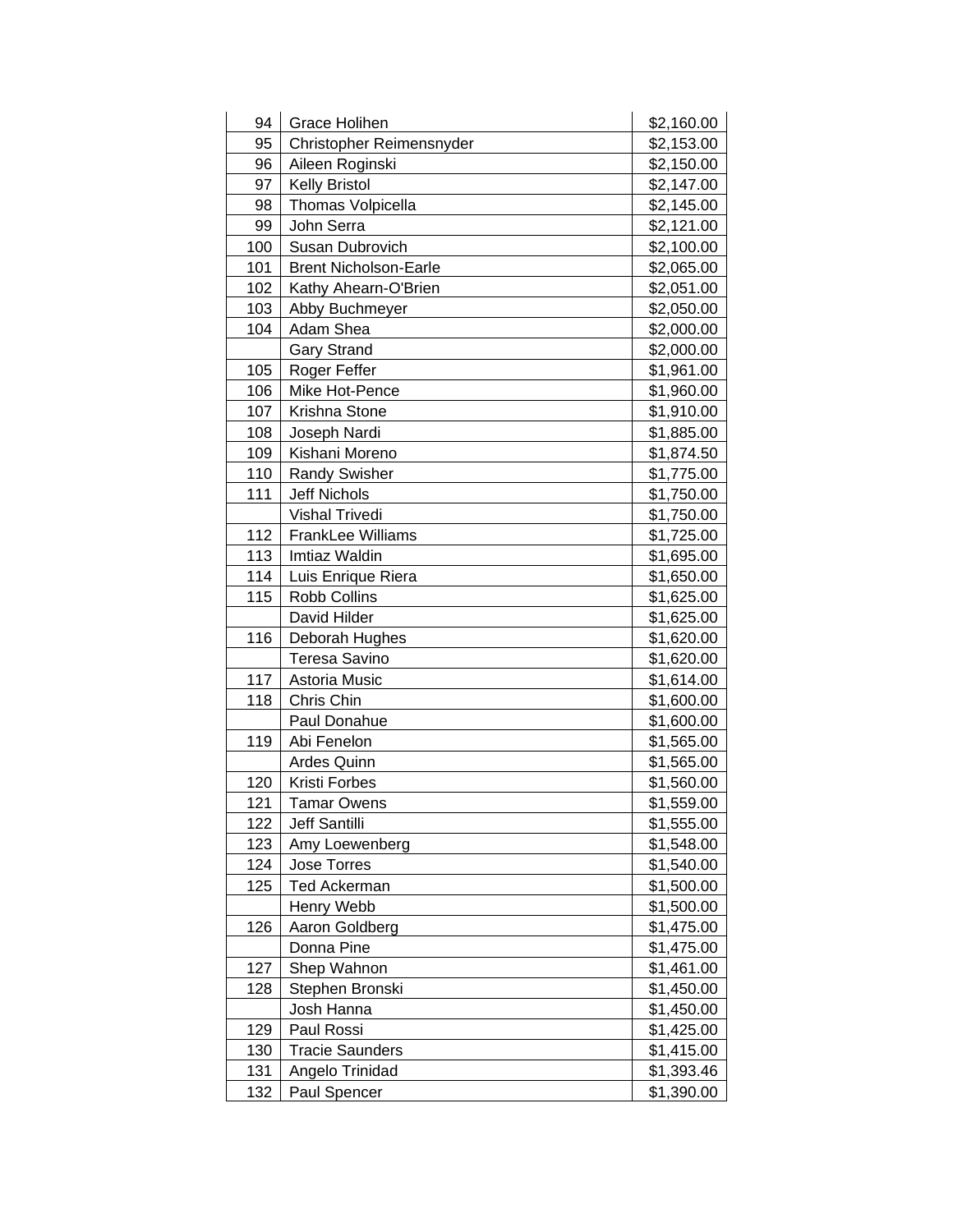| 133 | Ra-Ey Saleh             | \$1,385.00 |
|-----|-------------------------|------------|
| 134 | Perry N Halkitis        | \$1,365.00 |
| 135 | Mark Milano             | \$1,345.00 |
| 136 | Daisy Guzman            | \$1,325.00 |
|     | Manny Lopez             | \$1,325.00 |
|     | <b>Blake Malouf</b>     | \$1,325.00 |
| 137 | Sean Greene-Delgado     | \$1,320.00 |
|     | Roberto Vassilarakis    | \$1,320.00 |
| 138 | Jesus Benaventa         | \$1,275.00 |
|     | Poul Olson              | \$1,275.00 |
| 139 | Will Detlefsen          | \$1,270.00 |
| 140 | Anita Hollander         | \$1,264.00 |
| 141 | Eric Cruzen             | \$1,250.00 |
|     | <b>Andrew Frazier</b>   | \$1,250.00 |
|     | Maureen McNamara        | \$1,250.00 |
|     | Stephen Nachamie        | \$1,250.00 |
|     | <b>Kwok Yim</b>         | \$1,250.00 |
| 142 | <b>Kristin Cantwell</b> | \$1,238.00 |
| 143 | <b>Kerry Wolf</b>       | \$1,235.00 |
| 144 | Thomas Baldwin          | \$1,230.00 |
| 145 | Ari Lowenstein          | \$1,215.00 |
| 146 | Daniel Yoffee           | \$1,211.00 |
| 147 | <b>Peter Devitt</b>     | \$1,210.00 |
| 148 | <b>Michael Gilbride</b> | \$1,206.00 |
| 149 | Kelly Patterson         | \$1,205.00 |
| 150 | <b>Tom Magill</b>       | \$1,200.00 |
|     | Alyssa Robbins          | \$1,200.00 |
| 151 | Ken Stewart             | \$1,180.00 |
| 152 | Shannon VanEsley        | \$1,170.00 |
| 153 | Candy Dato              | \$1,163.00 |
| 154 | Caitlin Krenn           | \$1,150.00 |
|     | <b>Tari Stratton</b>    | \$1,150.00 |
| 155 | <b>Richard Grossman</b> | \$1,149.00 |
| 156 | <b>Scott Bowker</b>     | \$1,125.00 |
|     | <b>Michael Perez</b>    | \$1,125.00 |
|     | <b>Crystal Platas</b>   | \$1,125.00 |
| 157 | Amie Patel              | \$1,101.00 |
| 158 | Cristobal Garcia        | \$1,100.00 |
|     | Jason Hoar              | \$1,100.00 |
|     | Michael Mitchell        | \$1,100.00 |
|     | DC Scala                | \$1,100.00 |
| 159 | Daniel Graindorge       | \$1,095.00 |
|     | Alan Zewan              | \$1,095.00 |
| 160 | Rebecca Warren          | \$1,083.88 |
| 161 | Alan Guillemain         | \$1,075.00 |
|     | Lisa Paler-Holzmann     | \$1,075.00 |
| 162 | <b>Emanuel Chacon</b>   | \$1,074.58 |
| 163 | <b>Chael Needle</b>     | \$1,070.00 |